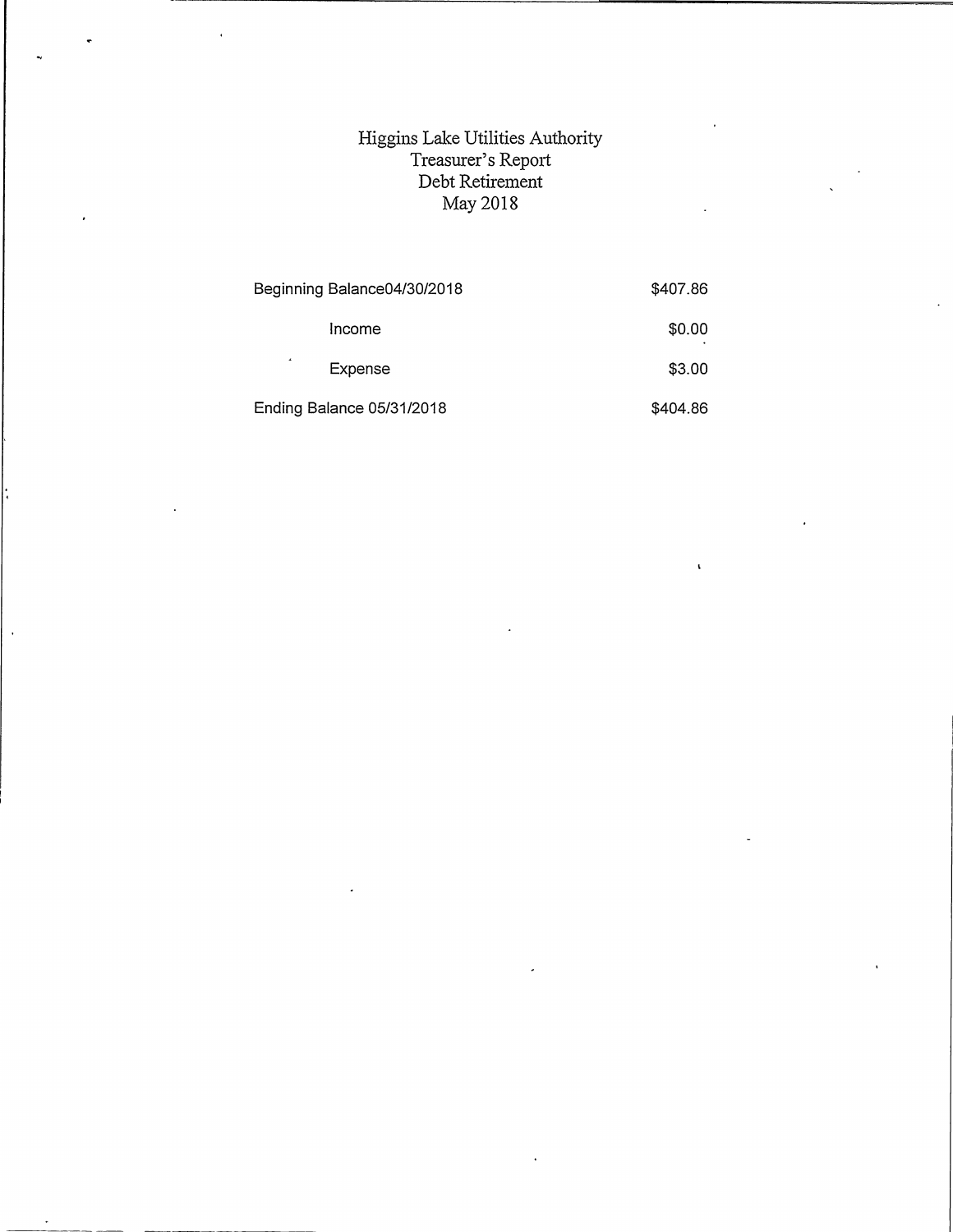## Higgins Lake Utilities Authority Treasurer's Report ER&R May 2018

| Beginning Balance 04/30/2018 | \$32,739.10 |
|------------------------------|-------------|
| Income                       | \$1.39      |
| Expense                      | \$0.00      |
| Ending Balance 05/31/2018    | \$32,740.49 |

| Certificate of Deposit Balance as of 05/05/2018: | $(1)$ \$85,673.27 |
|--------------------------------------------------|-------------------|
| Certificate of Deposit on 12/12/2017:            | $(2)$ \$25,000.00 |

 $\hat{\sigma}$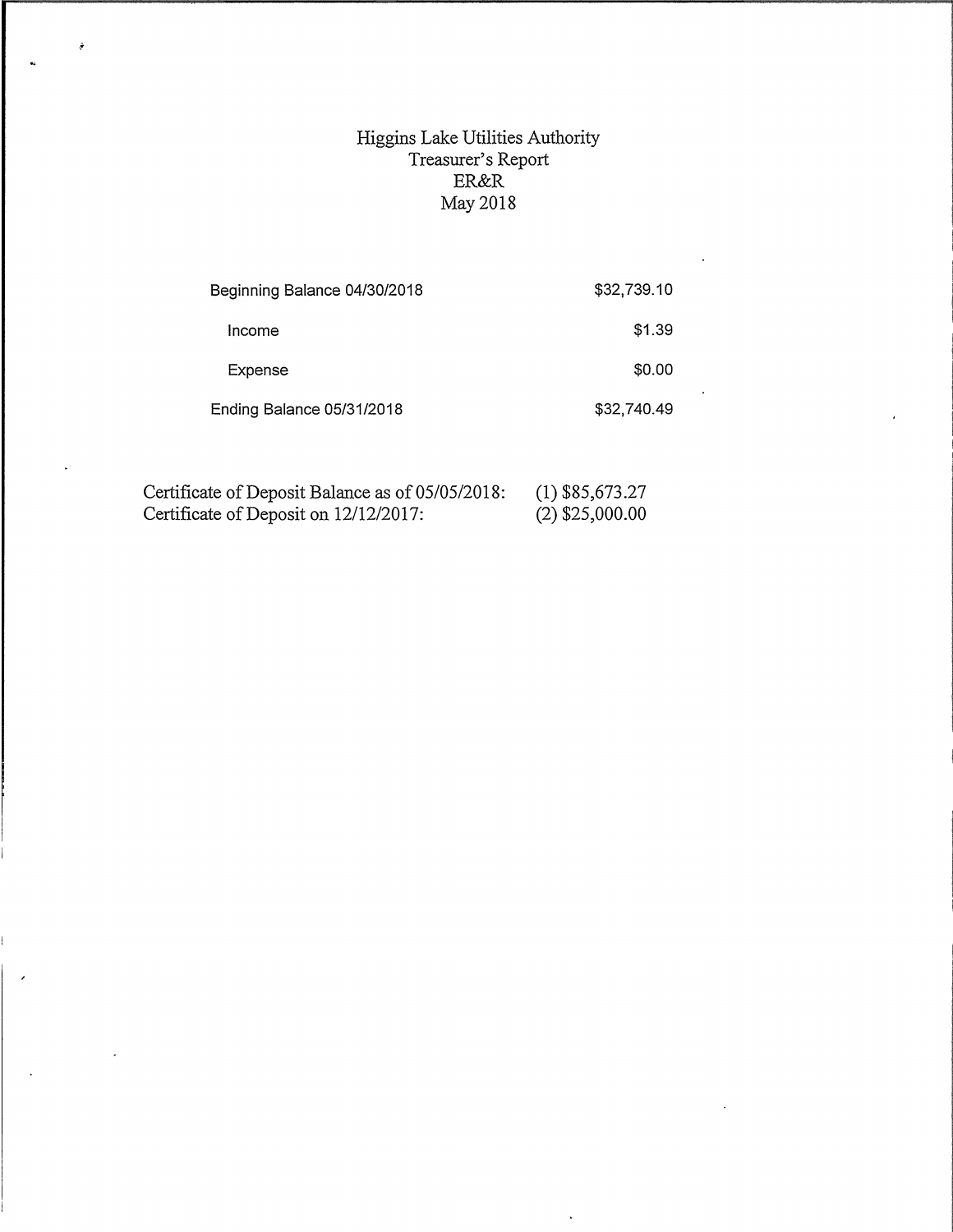## Higgins Lake Utilities Authority<br>Treasurer's Report<br>O&M<br>May 2018

 $\ddot{\phantom{a}}$ 

 $\langle$ 

 $\ddot{\phantom{a}}$ 

 $\mathbf{r}$ 

| Beginning Balance 04/30/2018 | \$117,425.82 |
|------------------------------|--------------|
| Income                       | \$9,602.65   |
| Expense                      | \$11,879.22  |
| Ending Balance 05/31/2018    | \$115,149.25 |